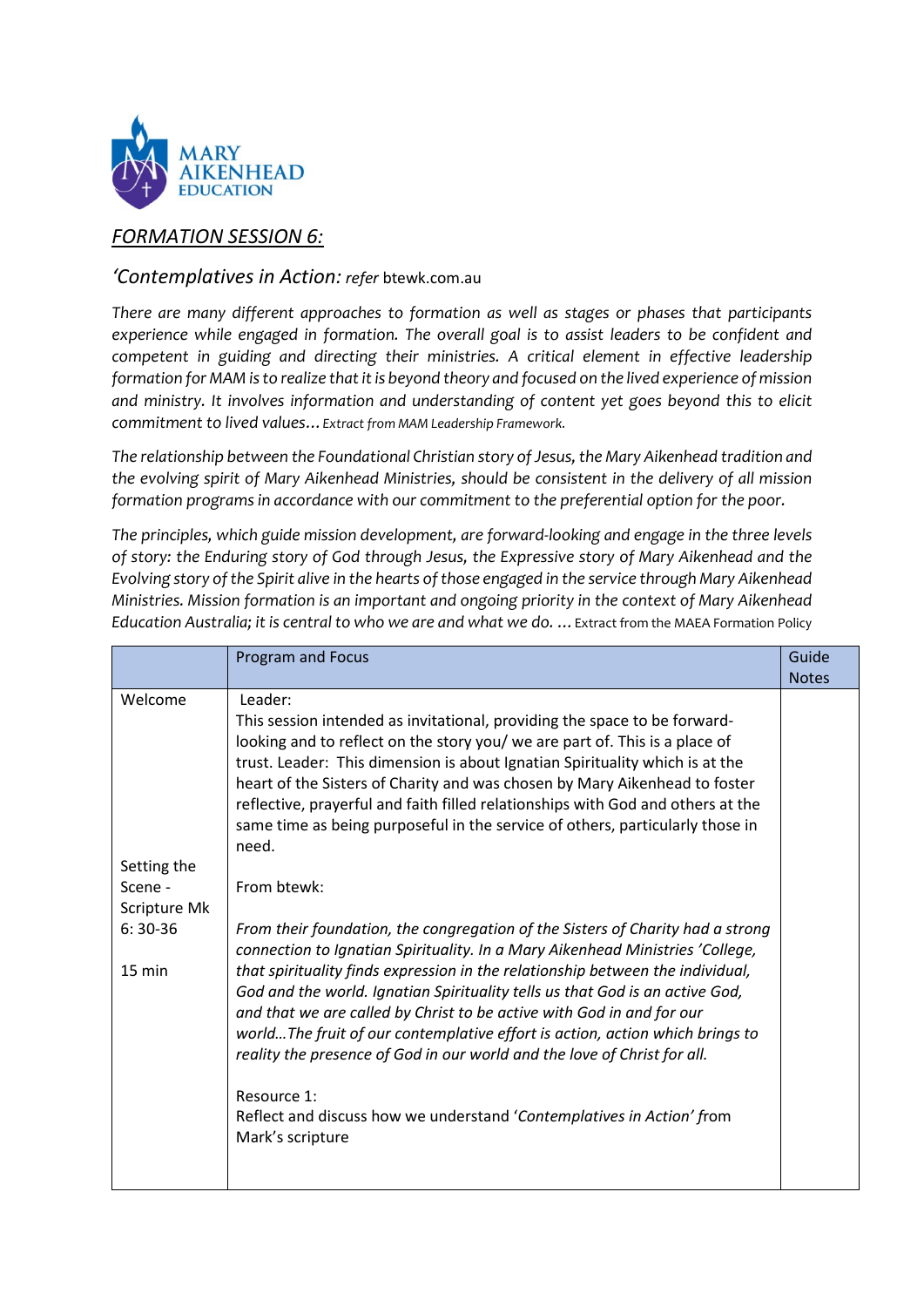| For reflection<br>and<br>discussion:<br>20-25 min                                       | Resource 2:<br>Richard Rohr offers us his insights and reflections on this dimension.<br>Invite all to read - discuss in pairs and then share 1-2 points per pair.<br>What insights does this piece uncover for you? How is this so? |  |
|-----------------------------------------------------------------------------------------|--------------------------------------------------------------------------------------------------------------------------------------------------------------------------------------------------------------------------------------|--|
|                                                                                         |                                                                                                                                                                                                                                      |  |
| Heritage and<br>$Story -$<br>Informing the<br>present and<br>future<br>$15 \text{ min}$ | Refer 'Collaboration' - Ministry of Love pages 106-107 Click here<br>'Contemplatives in Acton' - how are we being called today?                                                                                                      |  |
|                                                                                         |                                                                                                                                                                                                                                      |  |
| Concluding<br>comment<br>5 min                                                          | Leader:<br>Invite participants to sit quietly for a couple of minutes: Ponder today's<br>discussion and reflections as you collectively lead and serve your college.                                                                 |  |
|                                                                                         |                                                                                                                                                                                                                                      |  |
| Reflection.<br>5 min                                                                    | Resource 3:<br>The Soul of Time                                                                                                                                                                                                      |  |

| <b>Reference Material:</b>                            |  |
|-------------------------------------------------------|--|
| <b>Bible</b>                                          |  |
| Mary Aikenhead Ministries' Vision, Values and Mission |  |
| By this Everyone Will Knowhttps://www.btewk.com.au/   |  |
| Ministry of Love pages 106-107                        |  |
| Richard Rohr: Contemplation: A Life's Journey         |  |
|                                                       |  |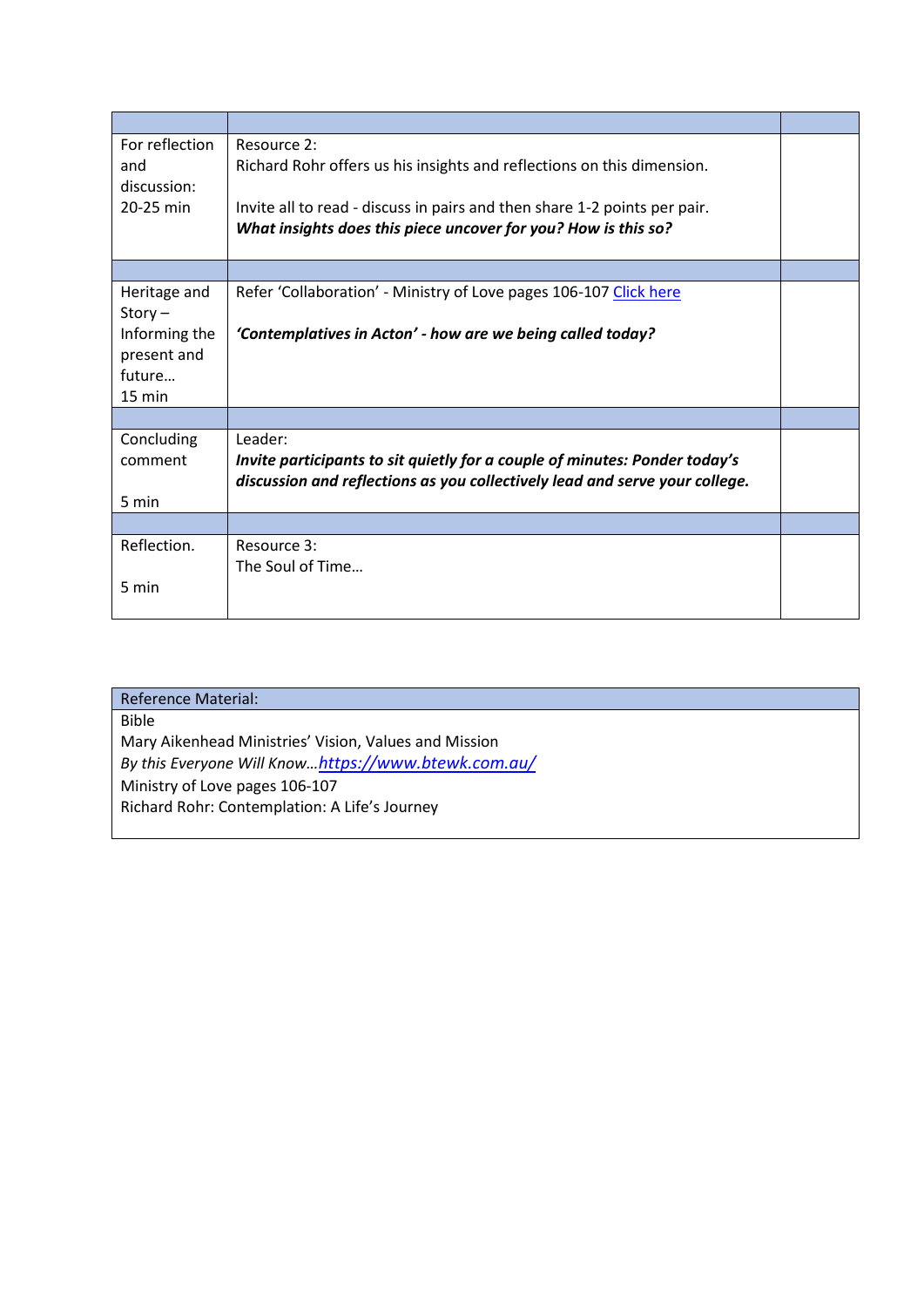### *Resource 1:*

*The apostles gathered around Jesus and told him all that they had done and taught. He said to them, "Come away to a deserted place all by yourselves and rest a while." For many were coming and going, and they had no leisure even to eat. And they went away in the boat to a deserted place by themselves. Now many saw them going and recognized them, and they hurried there on foot from all the towns and arrived ahead of them. As he went ashore, he saw a great crowd; and he had compassion for them, because they were like sheep without a shepherd; and he began to teach them many things. When it grew late, his disciples came to him and said, "This is a deserted place, and the hour is now very late; send them away so that they may go into the surrounding country and villages and buy something for themselves to eat." But he answered them, "You give them something to eat."* 

*Mark 6: 30-36* 

*In what ways does this scripture speak to you about being 'contemplatives in action.'?*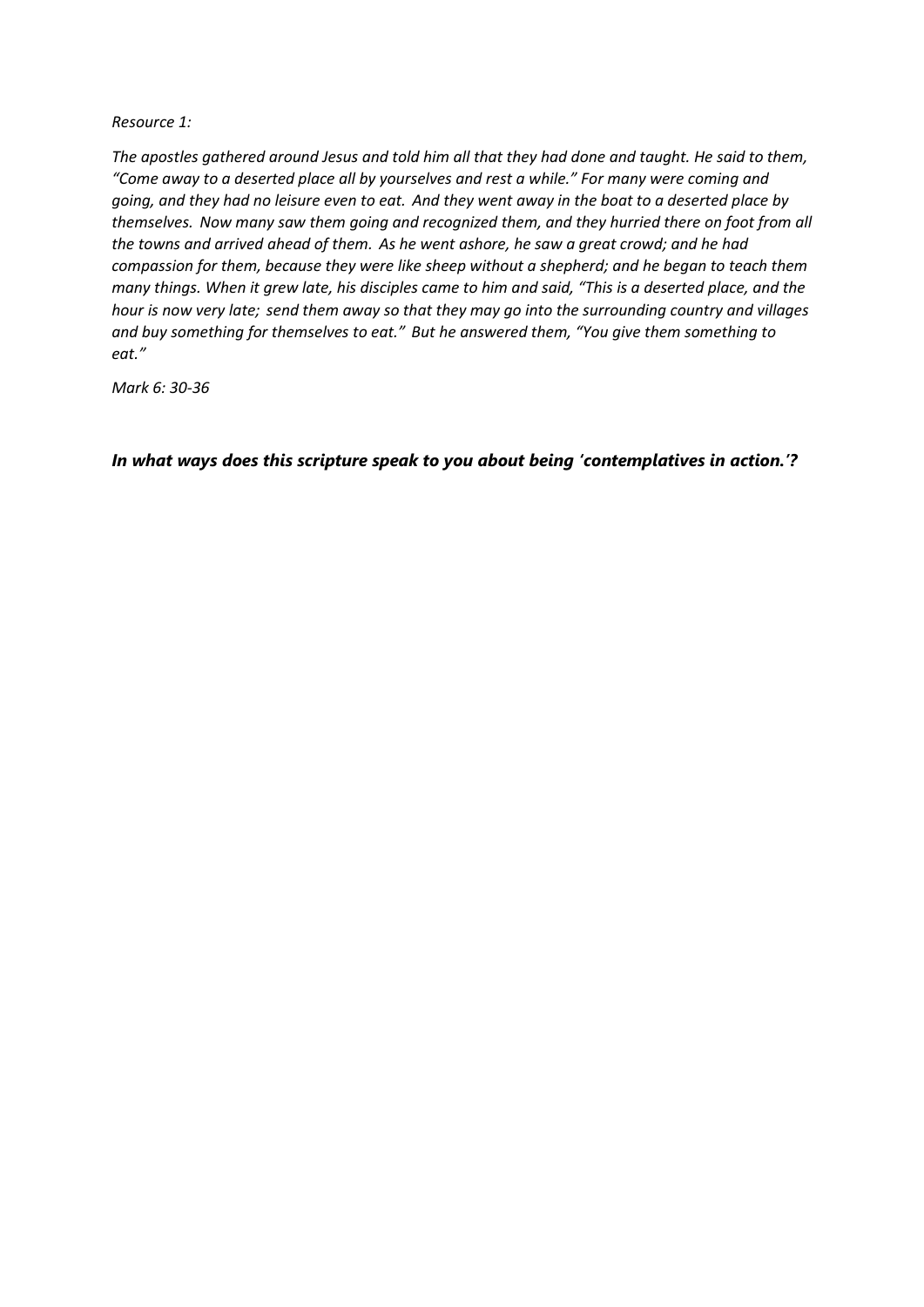#### Contemplative Activists

Resource 2:

#### **Contemplation: A Life's Journey**

I believe that the combination of human action from a contemplative centre is the greatest art form, one that takes our whole lives to master. When action and contemplation are united, we have beauty, symmetry, and transformation—lives and actions that heal the world by their very presence. Jesus is the perfect example of this, but we can also point to the lives of many saints, mystics, teachers, and even people we know who share this gift.

For most people, the process begins on the side of action. We learn, we experiment, we do, we stumble, we fall, we break, and we find. Gradually, our thoughts and actions become more mature, but it is only when we begin to question our own viewing "platform" that we begin to move into the realm of contemplation. The contemplative side of the soul will reveal itself when we begin to ask, "How can I listen for God and learn God's voice? How can I use my words and actions to expand and not to contract? How can I keep my heart, mind, and soul open, even 'in hell'?"

Contemplation is a way to bring heaven to earth, but it begins with a series of losses, largely of our illusions. If we do not enter the learning process deeply, with curiosity and openness, we will use our words and actions to defend ourselves. We will seek to protect ourselves from our shadow and build a leaden cover over our soul and our unconscious. We will settle for being right instead of being whole and holy, for saying prayers instead of *being* prayer.

True contemplation is really quite down to earth and practical. It does not require life in a monastery. It is, however, an utterly different way of receiving the moment, and therefore all of life. In order to have the capacity to move the world, we need some "social distancing" and detachment from the diversions and delusions of mass culture and our false self. Contemplation builds on the hard bottom of reality—as it is without ideology, denial, the contemporary mood, or fantasy.

The reason why the true contemplative-in-action is still somewhat rare is that most of us are experts in dualistic thinking. And then we try to use this limited thinking tool for prayer, problems, and relationships. It cannot get us very far. *We cannot grow in the great art form of action and contemplation without a strong tolerance for ambiguity, an ability to allow, forgive, and contain a certain degree of anxiety, and a willingness to not know—and not even need to know. This is how we allow and encounter Mystery*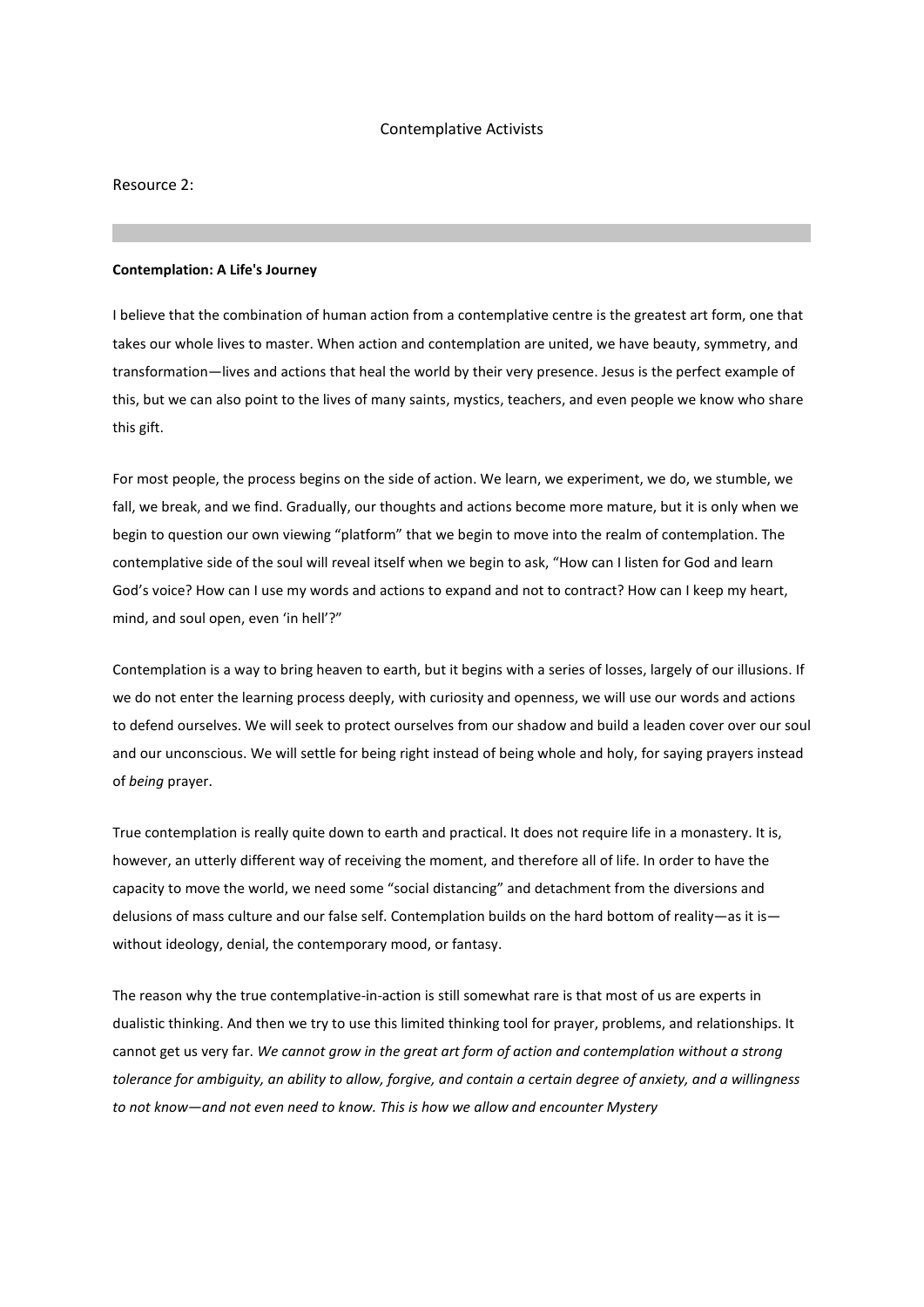### **Gateway to Action & Contemplation:**

*What word or phrase resonates with or challenges me? What sensations do I notice in my body? What is mine to do?*

Adapted from Richard Rohr, *[Dancing Standing Still: Healing the World from a Place of Prayer](https://email.cac.org/t/d-l-muralk-tlkrdyuhs-t/)* (Paulist Press: 2014) 1, 2, Sunday, July 12, 2020